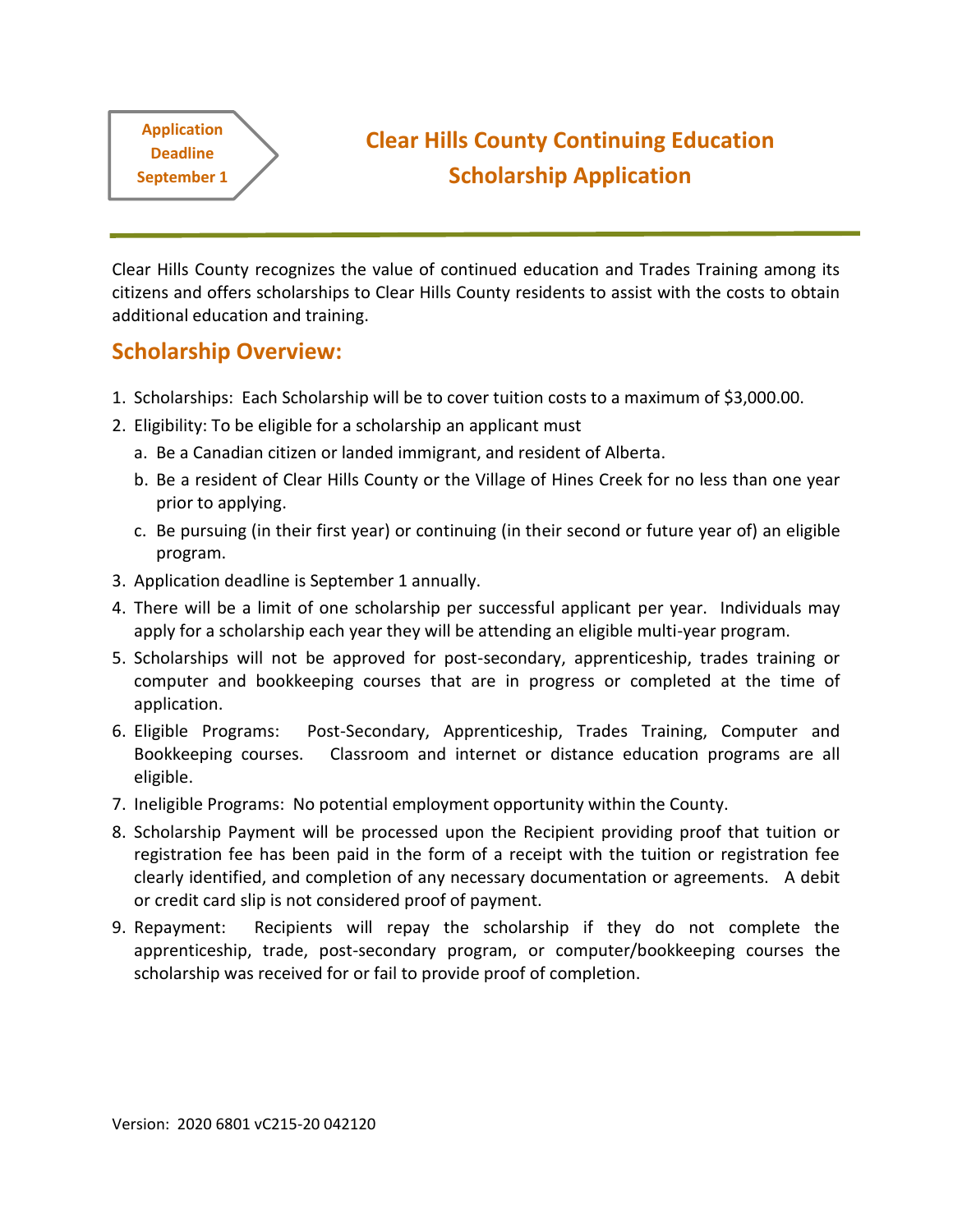## **To apply, complete these steps:**

### **STEP 1: Make sure you are eligible.**

You must:

- Be a Canadian citizen or landed immigrant, and resident of Alberta.
- Be a resident of Clear Hills County or the Village of Hines Creek for no less than one year prior to applying.
- Be entering (first year) or continuing (second or future year) an eligible program (recognized apprenticeship, trade, post-secondary program, computer, or bookkeeping courses).

### **STEP 2: Fully complete the Application Form and Attachments**

Your application must be accompanied by a teacher and/or employer recommendation (See Application Form). **NOTE: This does not apply for Bookkeeping or Computer courses.**

- $\circ$  Year 1 students a recommendation letter from a high school teacher or counselor or employer and copy of high school transcript.
- $\circ$  Year 2 and future year students– a transcript from education provider.
- **Cover letter containing the following must be attached to the completed application form.** 
	- o **Your intentions for the Clear Hills County Continuing Education Scholarship funds.**
	- o **Your goals for your future.**
	- o **Why you feel you would be deserving of the scholarship funds.**
- **Resumé**
- **Highschool or Post-Secondary Transcript**
- **DO NOT Include a Photo**
- Your application must be complete. Incomplete applications will be removed from the selection process.

An electronic version of this application form can be found in the Community Development folder of the Document Library at [http://www.clearhillscounty.ab.ca/cms/.](http://www.clearhillscounty.ab.ca/cms/)

## **STEP 3: Mail in the form before the application deadline of September 1 annually**

Send your completed application to:

Chief Administrative Officer Clear Hills County Box 240 Worsley, Alberta T0H 3W0

**You will be notified of the status of your application within 30 days of the application deadline.**

**If you have any questions about the scholarship, please contact Clear Hills County at 780-685-3925.**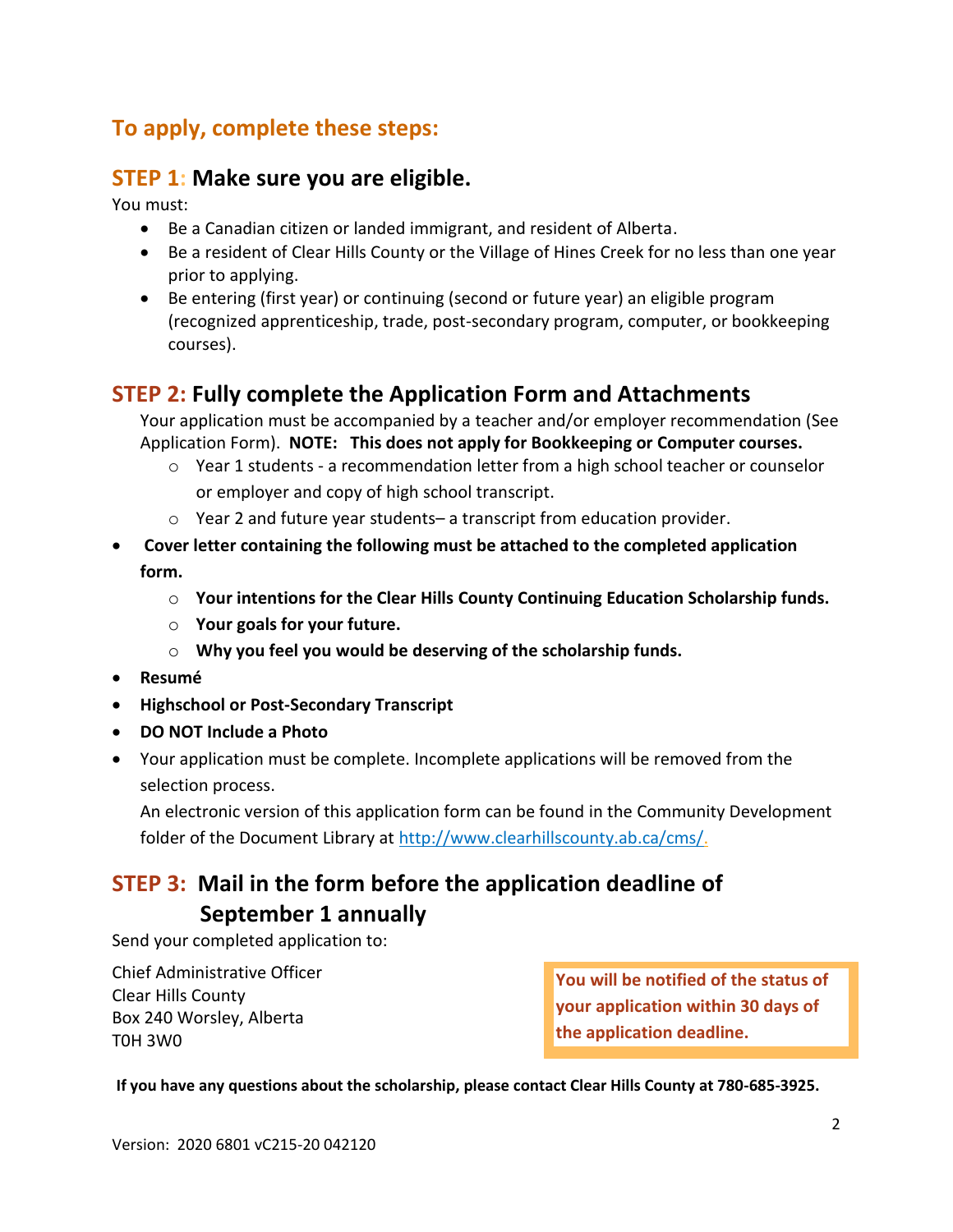## **Application for Clear Hills County Continuing Education Scholarships**

#### **Incomplete applications will be deemed ineligible and will be removed from the selection process.**

We are collecting personal information in this application under the authority of section 33© of the Freedom of Information and Protection of Privacy Act, c. F-25, RSA 2000 to determine and verify your eligibility for an Clear Hills County Continuing Education Scholarship under the Alberta Heritage Scholarship Act, c. A-24, RSA 2000 and for research and statistical purposes. If you have any questions about the collection of this information, you can contact the Director, Alberta Scholarship Programs, 4<sup>th</sup> Floor, 9940-106 Street, Edmonton, Alberta, T5K 2V1. Phone 780.427.8640.

| Alberta Student Number: University of the Contract of the Contract Operation of Social Insurance Number:                                                                                                                             |                |                                                                                                                |                   |   |
|--------------------------------------------------------------------------------------------------------------------------------------------------------------------------------------------------------------------------------------|----------------|----------------------------------------------------------------------------------------------------------------|-------------------|---|
|                                                                                                                                                                                                                                      |                |                                                                                                                |                   |   |
|                                                                                                                                                                                                                                      | (Trade Number) |                                                                                                                | (Apprentice I.D.) |   |
|                                                                                                                                                                                                                                      |                |                                                                                                                |                   |   |
|                                                                                                                                                                                                                                      |                |                                                                                                                |                   |   |
|                                                                                                                                                                                                                                      |                |                                                                                                                |                   |   |
| Mailing Address: <u>contract and the contract of the contract of the contract of the contract of the contract of the contract of the contract of the contract of the contract of the contract of the contract of the contract of</u> |                |                                                                                                                |                   |   |
|                                                                                                                                                                                                                                      |                |                                                                                                                |                   |   |
|                                                                                                                                                                                                                                      |                | Telephone Number: المستخدم العامل العالمية المستخدم العامل المستخدم العامل المستخدم المستخدم المستخدم المستخدم |                   |   |
| Email Address: and the contract of the contract of the contract of the contract of the contract of the contract of the contract of the contract of the contract of the contract of the contract of the contract of the contrac       |                |                                                                                                                |                   |   |
| Year 1 Students:                                                                                                                                                                                                                     |                |                                                                                                                |                   |   |
| Name of High School <b>Container and Container and Container and Container</b> and Container and Container                                                                                                                           |                |                                                                                                                |                   |   |
| Year 2 & 3 Students:                                                                                                                                                                                                                 |                |                                                                                                                |                   |   |
| Name of Educational Institution: University of the Contract of Contract of Contract of Contract of Contract of                                                                                                                       |                |                                                                                                                |                   |   |
| Number of hours of on-the job training and work experience completed in your trade: __________________________                                                                                                                       |                |                                                                                                                |                   |   |
| Have you registered for apprenticeship technical training? (please check one) $\Box$ Yes $\Box$ No                                                                                                                                   |                |                                                                                                                |                   |   |
|                                                                                                                                                                                                                                      |                |                                                                                                                |                   |   |
| <b>Bookkeeping/Computer Courses:</b>                                                                                                                                                                                                 |                |                                                                                                                |                   |   |
|                                                                                                                                                                                                                                      |                |                                                                                                                |                   |   |
|                                                                                                                                                                                                                                      |                |                                                                                                                |                   |   |
|                                                                                                                                                                                                                                      |                |                                                                                                                |                   | ર |

*(Please print legibly using blue or black ink.)*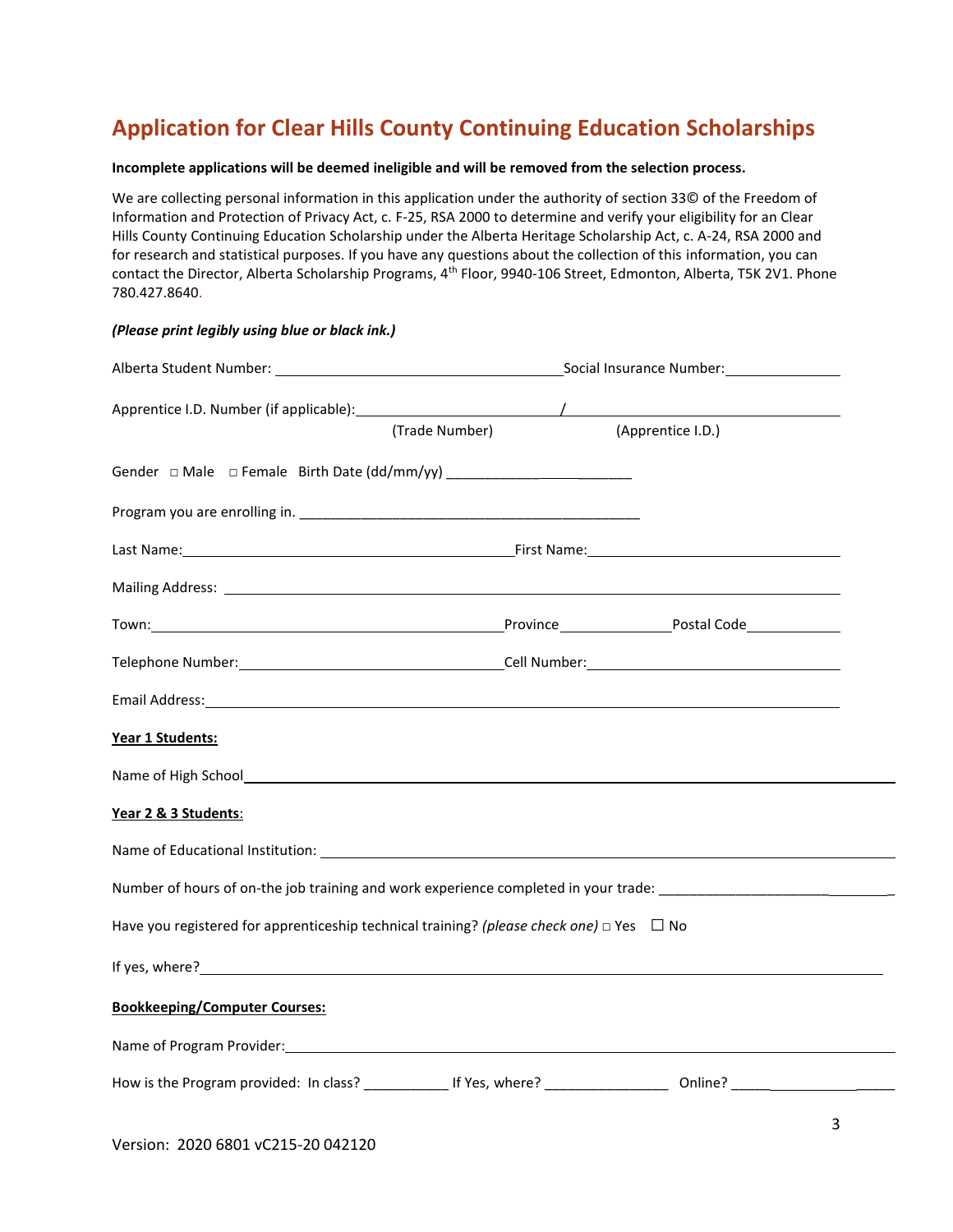### **Residency**

**Citizenship** (please check)  $\Box$  Canadian Citizen  $\Box$  Landed Immigrant

NOTE: if you are a Landed Immigrant, you must include a photocopy of your permanent resident card or immigration long form. Visa students are ineligible.

Have you lived in Clear Hills County all your life? (Please check)  $\Box$  Yes  $\Box$  No

If no, since  $(dd/mm/yy)$ 

Do your parents live in Clear Hills County? (Please check)  $\Box$  Yes  $\Box$  No

### **Tell Us About Yourself**

To be considered for the Clear Hills County Continuing Education Scholarships, you must include one or two paragraphs telling us about yourself, confirming your plans to continue in your field of study, and why this career choice is a good fit for you. Use additional sheets or attach typewritten pages as required. Please write legibly or attach a typed description of yourself to the application.

Your written comments are very important to your evaluation for a scholarship.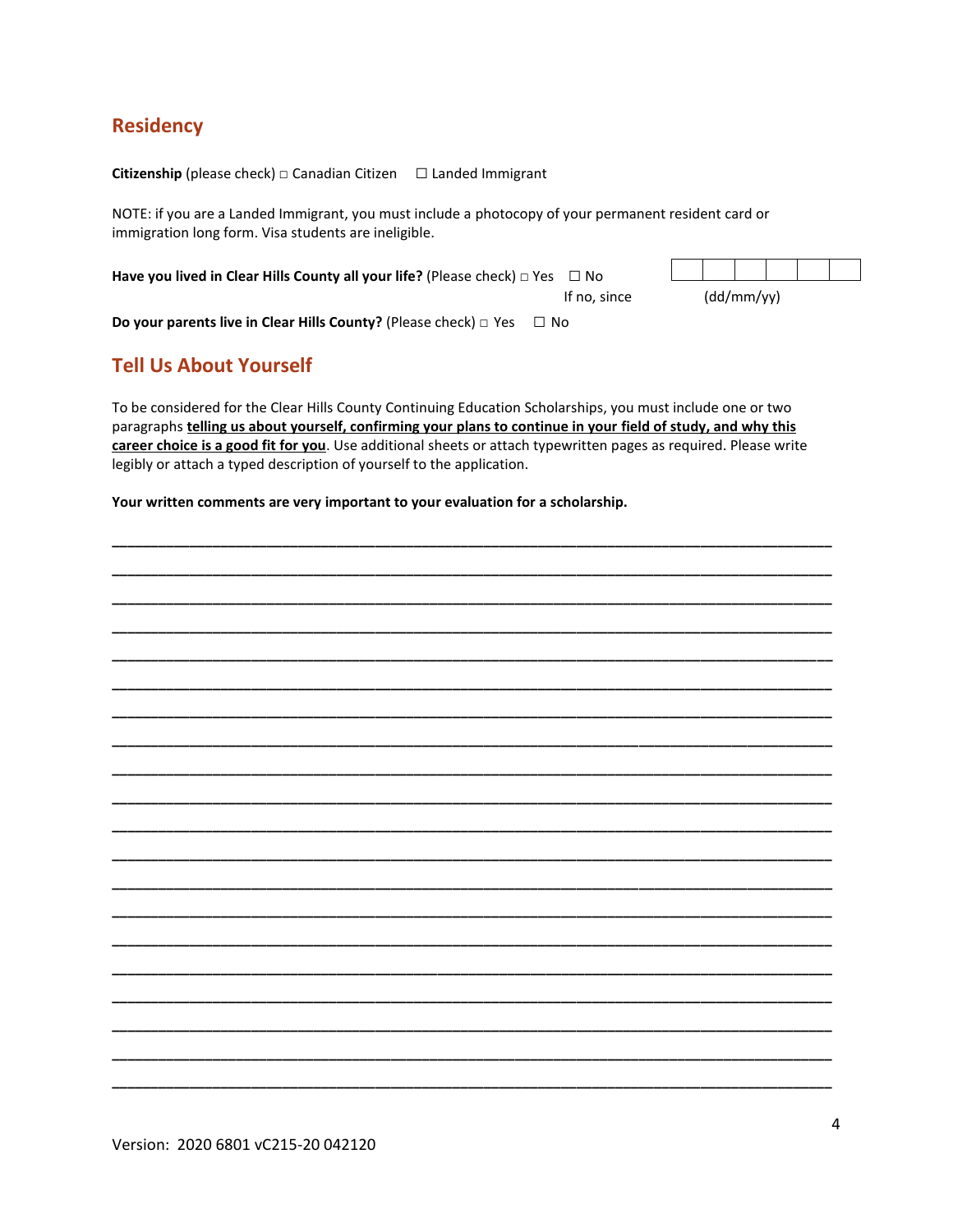### **Giving back to the Community**

To be considered for the Clear Hills County Continuing Education Scholarships, you must include a short essay telling us about what you are doing or have done to make the County or Village of Hines Creek a better place to live, work or relax. Use additional sheets or attach typewritten pages as required. Please write legibly or attach a typed Giving back to the Community essay to the application.

Your written comments are very important to your evaluation for a scholarship.

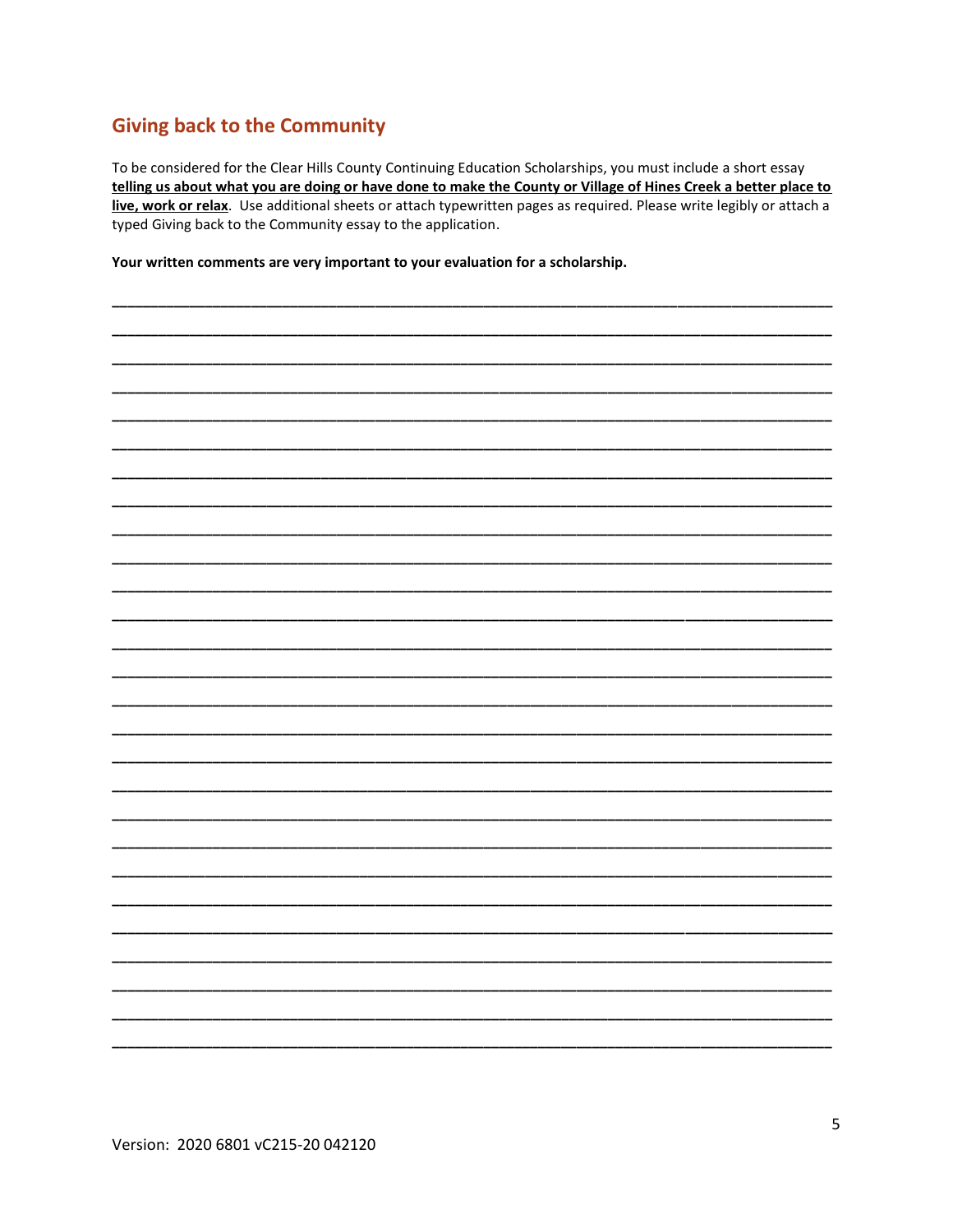## **Scholarship Agreement:**

**I, \_\_\_\_\_\_\_\_\_\_\_\_\_\_\_\_\_\_\_\_\_\_\_\_\_\_\_\_\_\_\_\_\_\_\_\_\_\_\_\_\_\_\_\_\_\_\_\_\_\_\_\_\_ agree to provide, the Clear Hills County administrator of the Continuing Education Scholarship which I have received, with written certification or verification letter from the educating body confirming completion of the education within 8 weeks of completion.**

**If I, \_\_\_\_\_\_\_\_\_\_\_\_\_\_\_\_\_\_\_\_\_\_\_\_\_\_\_\_ do not complete the education the scholarship was received for or fail to provide proof of completion within 8 weeks of completing the program I agree to repay the full scholarship funds obtained from the Clear Hills County at 313 Alberta Avenue Box 240 Worsley Alberta T0H 3W0**

**\_\_\_\_\_\_\_\_\_\_\_\_\_\_\_\_\_\_\_\_\_\_\_\_\_\_\_\_\_\_\_\_\_\_ \_\_\_\_\_\_\_\_\_\_\_\_\_\_\_\_\_\_\_\_\_\_\_\_\_\_\_\_\_\_\_\_\_\_**

**Signature of witness** Signature of Student

**\_\_\_\_\_\_\_\_\_\_\_\_\_\_\_\_\_\_\_\_\_\_\_\_\_\_\_\_\_\_\_\_\_\_\_\_\_\_\_\_\_\_\_\_\_\_\_\_\_\_\_\_**

**Witness contact information: \_\_\_\_\_\_\_\_\_\_\_\_\_\_\_\_\_\_\_\_\_\_\_\_\_\_\_\_\_\_\_\_\_\_\_\_\_\_\_\_\_\_\_\_\_\_\_\_\_\_\_\_**

## **Use of Funds and Reporting Requirements:**

- **Funds must be used for tuition for an eligible program in Alberta or Canada**
- **An accounting confirming the funds were used for tuition will be forwarded to Clear Hills County.**